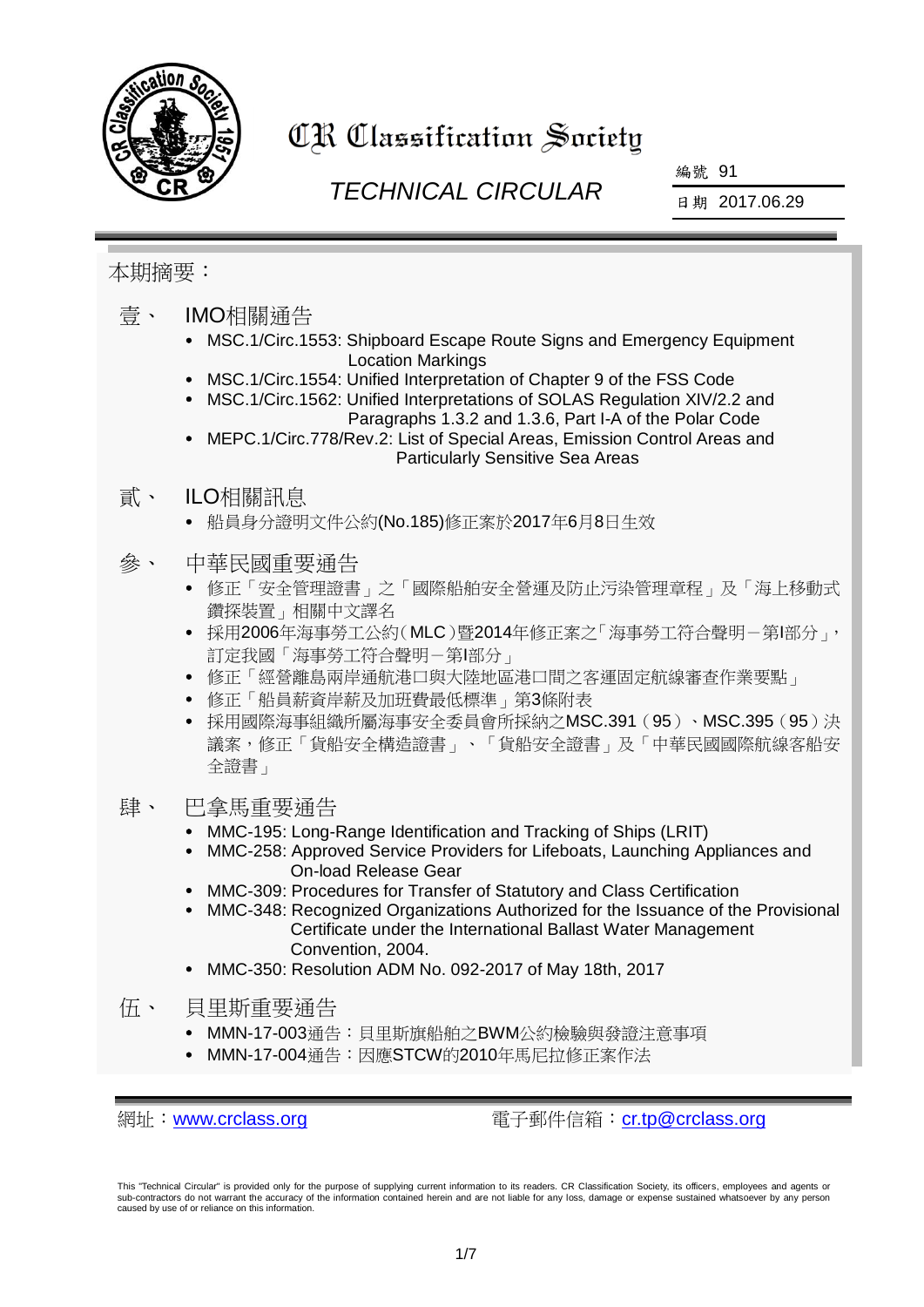- 陸、 港口國管制重點檢查
	- 東京備忘錄2016年度報告
	- 大陸交通運輸部海事局展開對老舊大型散裝船重點檢查活動
- 柒、 澳洲重要通告
	- 針對船上海圖的要求發出Marine Notice 6/2017通告
- 捌、 EU-MRV
	- 摘要歐盟EU-MRV (Monitoring, Reporting, Verification)法令之相關重點內容
- 玖、 美國海岸巡防隊(USCG)動態
	- 摘要美國壓艙水管理規定最新動態

## 壹 **IMO**相關通告

- 一、 **[MSC.1/Circ.1553:](http://www.crclass.org/chinese/download/ti-tc/91/1-1%20MSC.1-Circ.1553%20-%20Shipboard%20Escape%20Route%20Signs%20And%20Emergency%20Equipment%20Location%20Markings%20(Secretariat).pdf) Shipboard Escape Route Signs and Emergency Equipment Location Markings**,有關船上逃生通道標示和應急設備位置標示:
	- (一) 因應ISO新制定的ISO 24409-2:2014標準,現行所使用之A.760(18)決議案預計將 於2018年進行修正。
	- (二) 在A.760(18)決議案修正之前,業界可志願採納ISO 24409-2:2014標準。此外, 現成船仍可使用現有A.760(18)標準。
- 二、 **[MSC.1/Circ.1554:](http://www.crclass.org/chinese/download/ti-tc/91/1-2%20MSC.1-Circ.1554%20-%20Unified%20Interpretation%20Of%20Chapter%209%20Of%20The%20Fss%20Code%20(Secretariat).pdf) Unified Interpretation of Chapter 9 of the FSS Code**:
	- (一) 背景:FSS Code第9章第2.2.4段要求:「上述第2.2.1段中規定的應急電源可由 蓄電池組或應急配電盤供電。該電源應足以按SOLAS第II-1章規則42、43所要求 的時間維持探火和失火報警系統的運行,並且在該要求的時間結束前,應能夠操 作所有連接的視覺和聽覺失火報警信號裝置持續運行至少30分鐘」。
	- (二) 統一解釋:「30分鐘」係指SOLAS第II-1章規則42、43所要求時間區間的最後30 分鐘,意即:
		- 1. 貨船:18小時的最後30分鐘。
		- 2. 客船:36小時的最後30分鐘。
- 三、 **[MSC.1/Circ.1562:](http://www.crclass.org/chinese/download/ti-tc/91/1-3%20MSC.1-Circ.1562%20-%20Unified%20Interpretations%20Of%20Solas%20Regulation%20Xiv2.2%20And%20Paragraphs%201.3.2%20And%201.3.6,%20Part%20I-...%20(Secretariat)%20(1).pdf) Unified Interpretations of SOLAS Regulation XIV/2.2 and Paragraphs 1.3.2 and 1.3.6, Part I-A of the Polar Code**:
	- (一) 背景:依據Polar Code Part I-A 1.3.6,Polar Ship Certificate之檢驗週期須與 SOLAS相應之證書協調。
	- (二) 統一解釋:列出不同船種與SOLAS相應證書協調之情況:
		- 1. 客船:Polar Ship Certificate須與客船安全證書檢驗週期協調。
		- 2. 貨船: Polar Ship Certificate須與Cargo Ship Safety Certificate或Cargo Ship Safety Construction Certificate檢驗週期協調。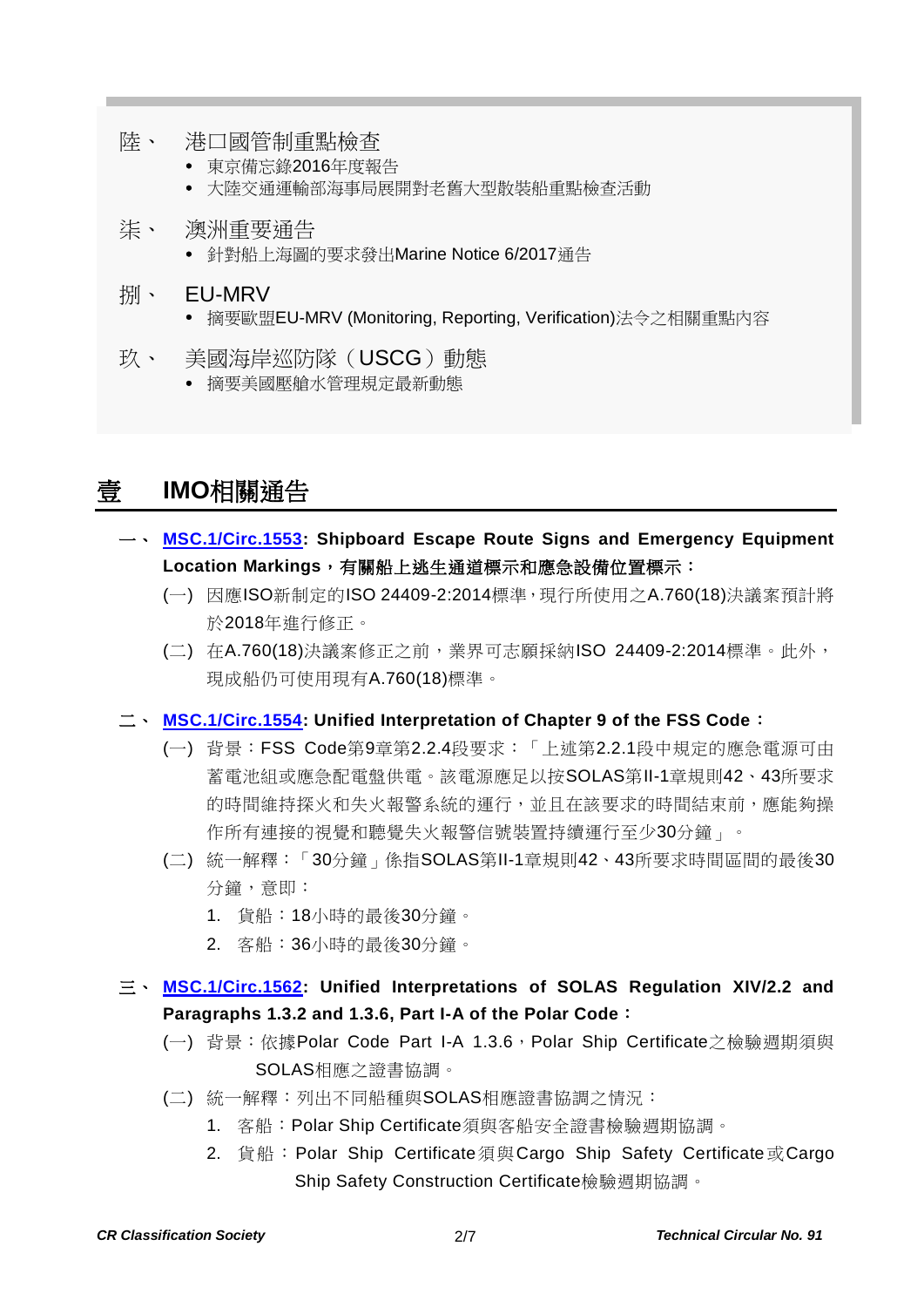- 四、 **[MEPC.1/Circ.778/Rev.2:](http://www.crclass.org/chinese/download/ti-tc/91/1-4%20MEPC.1-Circ.778-Rev.2%20-%20Special%20Areas%20and%20Emission%20Control%20Areas%20(ECAs)%20under%20MARPOL%20(Secretariat).pdf) List of Special Areas, Emission Control Areas and Particularly Sensitive Sea Areas**:
	- (一) 明列Special Areas, Emission Control Areas and Particularly Sensitive Sea Areas區域的名單以及相對應的決議案。

## 貳 **ILO**相關訊息

一、 根據國際勞工組織(**ILO**[\)新聞,](http://www.ilo.org/global/standards/information-resources-and-publications/news/WCMS_557117/lang--en/index.htm)**2016**年第**105**屆大會通過的船員身分證明文件公約 **(No.185)**修正案已於**2017**年**6**月**8**日生效,本公約簽約國將可望配合格式變革,逐步發 出與國際民航組織(**International Civil Aviation Organization, ICAO**)之**DOC 9303** 技術規定同步的船員身分證(參考[:公約本文,](http://www.ilo.org/dyn/normlex/en/f?p=NORMLEXPUB:12100:0::NO::P12100_ILO_CODE:C185)[簽約國實施時程,](http://www.ilo.org/wcmsp5/groups/public/---ed_norm/---relconf/documents/meetingdocument/wcms_483218.pdf)第**87**[期技術通報\)](http://www.crclass.org/chinese/download/ti-tc/87/87.pdf)。

### 參 中華民國重要通告

- 一、 修[正「安全管理證書」之「國際船舶安全營運及防止污染管理章程」及「海上移動式](http://gazette.nat.gov.tw/egFront/detail.do?metaid=90534&log=detailLog) [鑽探裝置」相關中文譯名,](http://gazette.nat.gov.tw/egFront/detail.do?metaid=90534&log=detailLog)自中華民國**106**年**4**月**20**日生效。
- 二、 採用**2006**年海事勞工公約(**MLC**)暨**2014**年修正案之「海事勞工符合聲明-第**I**部分」, 訂定我國[「海事勞工符合聲明-第](http://gazette.nat.gov.tw/egFront/detail.do?metaid=91140&log=detailLog)**I**部分」,自中華民國**106**年**5**月**16**日生效。
- 三、 修正[「經營離島兩岸通航港口與大陸地區港口間之客運固定航線審查作業要點」](http://gazette.nat.gov.tw/egFront/detail.do?metaid=91239&log=detailLog)第**13** 點、第**16**點、第**17**點規定及第**12**點附件**3**,自中華民國**106**年**5**月**24**日生效。
- 四、 修正[「船員薪資岸薪及加班費最低標準」](http://gazette.nat.gov.tw/egFront/detail.do?metaid=91611&log=detailLog)第**3**條附表,自中華民國**106**年**6**月**13**日生效。
- 五、 採[用國際海事組織所屬海事安全委員會\(](http://gazette.nat.gov.tw/egFront/detail.do?metaid=91704&log=detailLog)**MSC**)所採納之**MSC.391**(**95**)、**MSC.395** (**95**[\)決議案,修正「貨船安全構造證書」、「貨船安全證書」及「中華民國國際航](http://gazette.nat.gov.tw/egFront/detail.do?metaid=91704&log=detailLog) [線客船安全證書」,](http://gazette.nat.gov.tw/egFront/detail.do?metaid=91704&log=detailLog)自中華民國**106**年**6**月**16**日生效。

#### 肆 巴拿馬重要通告

- 一、 **[MMC-195:](http://www.crclass.org/chinese/download/ti-tc/91/4-1%20MMC195-LRIT-may-2017.pdf)"Long-Range Identification and Tracking of Ships (LRIT)"**, 更 新 **Application Service Provider**跟**National Data Center**的名稱以及聯絡方 式。
- 二、 **[MMC-258:](http://www.crclass.org/chinese/download/ti-tc/91/4-2%20MMC-258-april-2017.pdf)"Approved Service Providers for Lifeboats, Launching Appliances and On-load Release Gear"**,更新巴拿馬政府授權之救生艇下水及承載釋 放機構維修廠商名單。
- 三、 **[MMC-309:](http://www.crclass.org/chinese/download/ti-tc/91/4-3%20MMC-309-TRANSFER-OF-CERTIFICATION-docx-REV-2-2017%20(1).pdf)"Procedures for Transfer of Statutory and Class Certification"**,新增 當船東持有「被主管機關取消或暫停授權的**RO**」所核發之證書時的處理措 施。
- 四、 **[MMC-348:](http://www.crclass.org/chinese/download/ti-tc/91/4-4%20MMC-348-June-2017.pdf)"Recognized Organizations authorized for the issuance of the Provisional Certificate under the International Ballast Water Management Convention, 2004."**,更新授權簽發**BWM**公約**Provisional Certificate**的**RO**名單。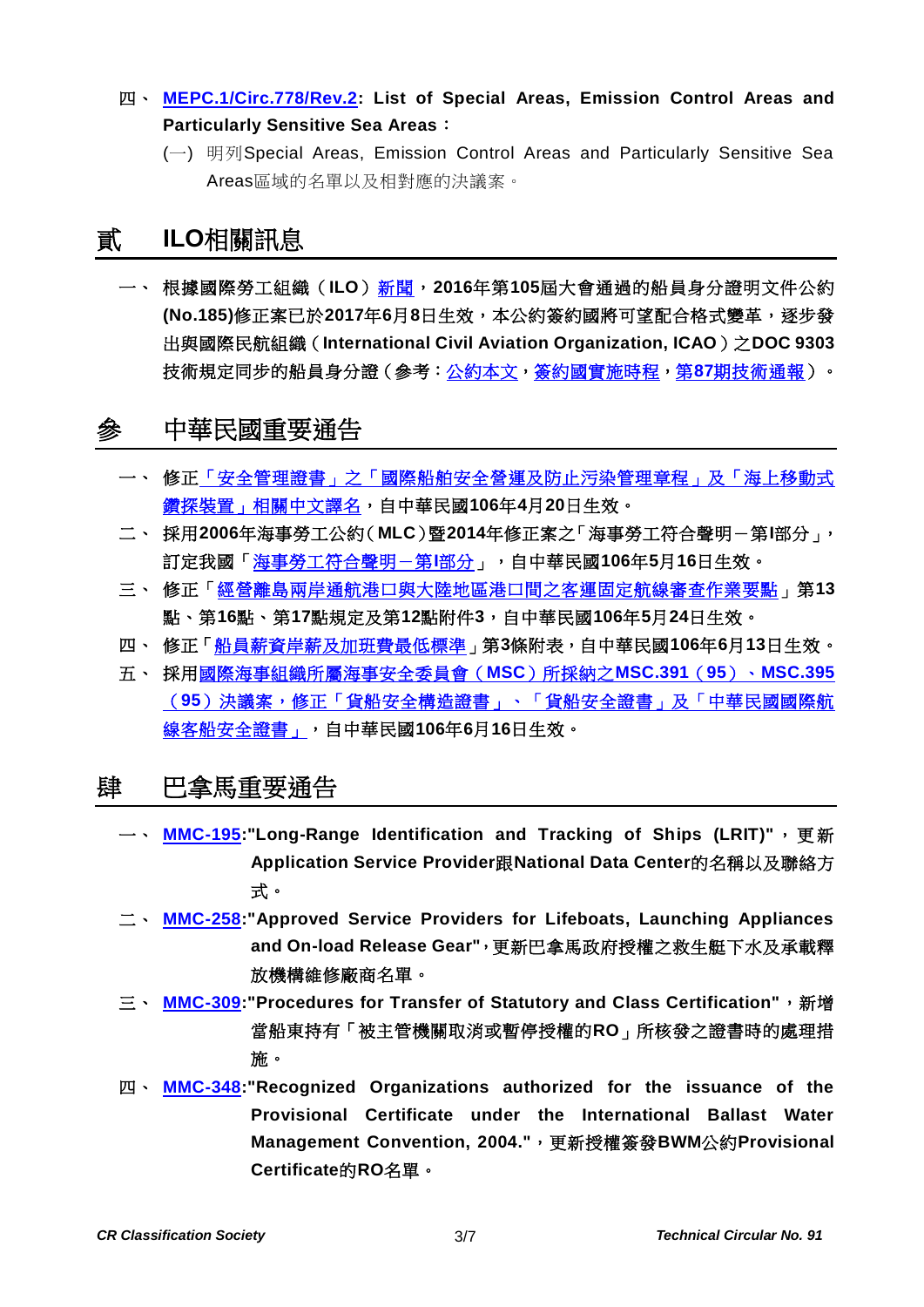五、 **[MMC-350:](http://www.crclass.org/chinese/download/ti-tc/91/4-5%20MMC-350-Nueva-DGGM-25-05-2017.pdf)"Resolution ADM No. 092-2017 of May 18th, 2017"**,說明決議案**ADM No. 092-2017**有關規範實習生於巴拿馬籍船上受訓時船東須提供之工作條 件與生活條件,以及實習合約應登載之基本項目。

#### 伍 貝里斯重要通告

- 一、 **[MMN-17-003](http://www.crclass.org/chinese/download/ti-tc/91/5-1%20MMN-17-003%20Survey%20&%20Certification%20for%20the%20Int)**通告,說明該旗船舶之**BWM**公約檢驗與發證注意事項,重點摘要如下:
	- (一) 由於貝里斯尚未簽署BWM公約,故在此之前將發"International Ballast Water Management Statement of Compliance"做為因應,待簽署完成後再轉為證書。
	- (二) 有關BWM公約與IOPP換證檢驗:
		- 1. 依據MMN-17-001通告, 貝里斯同意在個案申請的條件下, 將由貝里斯海事 部門審核IOPP單獨提前換證(請參考第90[期技術通報\)](http://www.crclass.org/chinese/download/ti-tc/90/90.pdf)。
	- (三) 有關壓艙水管理系統安裝時程:
		- 1. 依據該通告,貝里斯旗之船舶其安裝壓艙水管理系統(BWMS)時程將依據 A.1088(28)建議案之時程。

#### 二、 **[MMN-17-004](http://www.crclass.org/chinese/download/ti-tc/91/5-2%20MMN-17-004%202010%20Manila%20Amendments%20to%20the%20STCW%20Convention%20-%20Minimum%20Safe%20Manning%20Certificates.pdf)**通告,說明因應**STCW**的**2010**年馬尼拉修正案的規則**II/5**、規則**III/5**與船 員最低安全配額議題做法(包含接受更換**Minimum Safe Manning Certificate**以減少 **PSC**的誤解)。

#### 陸 港口國管制重點檢查

一、 東京備忘錄(**Tokyo Mou**)發布了**2016**[年度報告:](http://www.tokyo-mou.org/publications/annual_report.php)

- (一) 依年報統計: Lifeboats (Life Saving Appliances) 、 Shipboard Operations (ISM)、Resources and Personnel (ISM)、Fire-Dampers (Fire Safety)、Oil Filtering Equipment (MARPOL Annex I)為最常導致滯船之前五類缺點。
- (二) 2017年之重點檢查活動主題(CIC)預計為「Safety of Navigation, Including ECDIS」,自2017年9月1日至2017年11月30日與巴黎備忘錄一同舉行,CIC問 卷預計於8月公布,建議各船東提早確認船舶符合規定。

#### 二、 大陸交通運輸部海事局展開對老舊大型散裝[船重點檢查活動\(](http://www.lygmsa.gov.cn/art/2017/6/13/art_3249_1368037.html)**Special inspection**):

- (一) 活動時間:2017年6月15日至2017年12月31日。
- (二) 檢查目標:
	- 1. 總噸位10,000以上及船齡15年以上航行國際散裝船為優先檢查的目標船舶。
	- 2. 油輪改裝為散裝船而未曾接受重點檢查者,不受前述檢查活動區間限制。除 特殊情況外,活動開始後任何油輪改裝為散裝船者,首次到港時須展開PSC 檢查,之後按照東京備忘錄之標準區間進行檢查。
- (三) 此次重點檢查活動將融入PSC檢查,並以散裝船結構為檢查重點,包括:
	- 1. 船、埠雙方共同確認的散裝船裝卸載計劃(參考A.862(20)決議案)。
	- 2. 經認可的貨物/壓載的操作手冊。
	- 3. 船上的散裝船加強檢驗(ESP)文件(A.744(18)決議案)。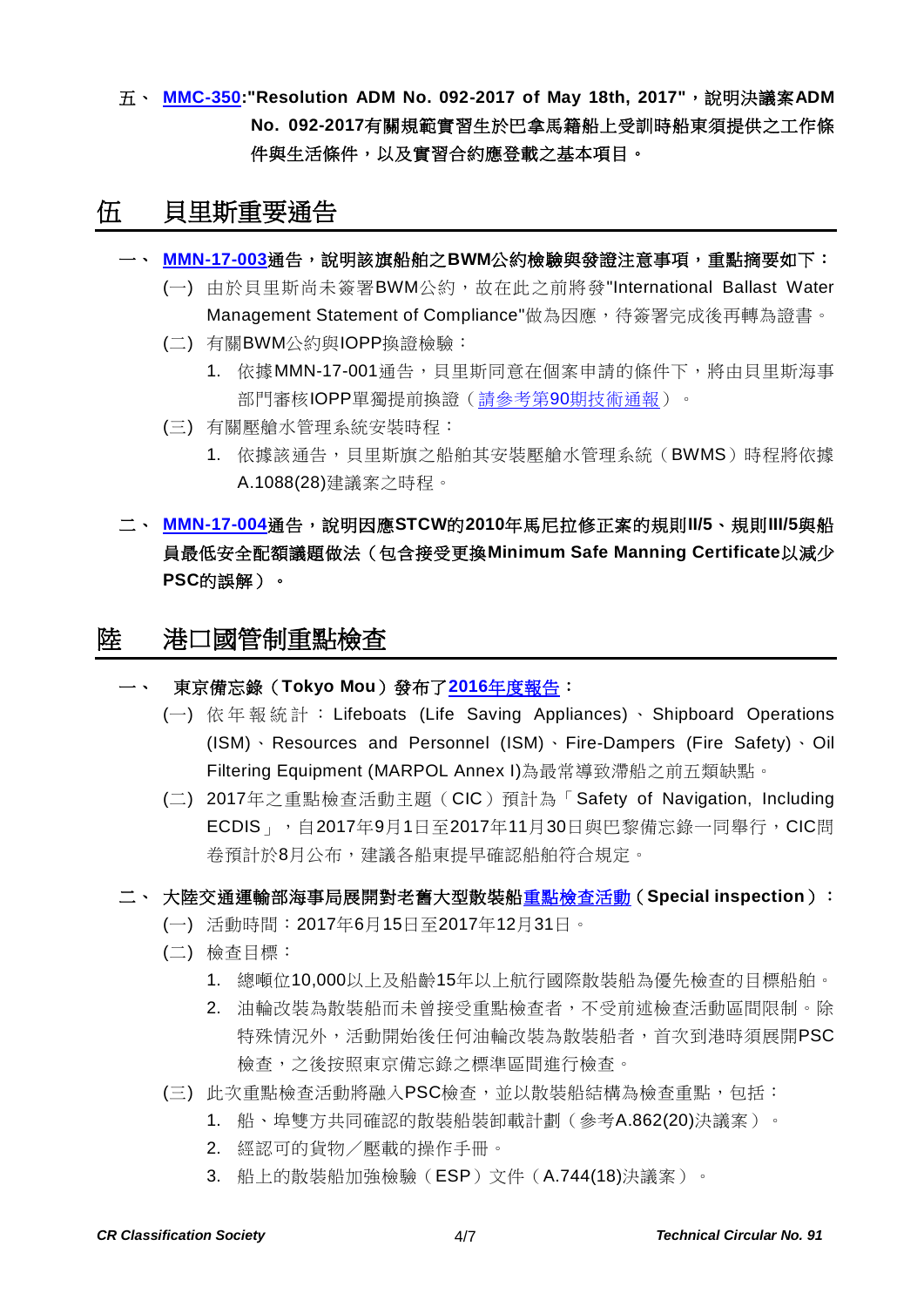- 4. 測厚報告。
- 5. 艙口蓋的風雨密、艙口角隅和艙口緣圍。
- 6. 貨艙肋骨/板材、貨艙艙壁結構以及壓載艙結構。

### 柒 澳洲重要通告

- 一、 澳洲海事安全局(**Australian Maritime Safety Authority, AMSA**)針對船上海圖的要 求發出通告(**[Marine Notice 6/2017](http://www.crclass.org/chinese/download/ti-tc/91/7-1%206.17%20(1).pdf)**),重點內容如下:
	- (一) 背景:
		- 1. 依據SOLAS第V章規則27,船舶需備有適合該航程且最新版的海圖。
		- 2. AMSA在執行PSC檢查時,發現部分船舶(包含臨時改變航程至澳洲者), 未備有官方所出版之海圖。
		- 3. 此外,AMSA也發現,雖可買到比例尺較大的海圖,但船上仍使用比例尺較 小海圖的情況,此與實踐航行安全相違背。
	- (二) AMSA提出Electronic Navigational Chart (ENC)以及紙本海圖至少要符合:
		- 1. 官方發行(Issued Officially)。
		- 2. 比例尺適合該船航程(Appropriate Scale, Suitable for the Navigational Task at Hand)。
		- 3. 最新版本(the Latest Edition)。
		- 4. 依其原先格式使用(Used in its Original Form)。
		- 5. 保持更新(Up-to-Date, Using the Latest Available Notices to Mariners or ENC Update Service.)。
	- (三) 有關澳洲的官方所認可的海圖:
		- 1. AMSA所官方認可的海圖發行者為Australian Hydrographic Service (AHS), 該系列亦被United Kingdom Hydrographic Office所轉載。
		- 2. 澳洲官方所發行之ENC提供更詳細的澳洲近岸資訊。
		- 3. AHS所授權代理商名單如下: [www.hydro.gov.au.](http://www.hydro.gov.au/)。
	- (四) 非官方正式海圖不得用於航程計劃以及航行,其類型包含:
		- 1. 影印本(Photocopies)。
		- 2. 官方紙本海圖的傳真或模仿版(Facsimiles or Imitations of Official Paper Charts)
		- 3. 掃描ENC的商業大格式印刷版(Large Format Commercial Printed Copies of Scanned ENC) 。
		- 4. 由數張影印 RNC 部 份 區域內容 組合而成 的 紙本海圖 ( Paper Charts 'Assembled' by Printing Several Small Portions of a Raster Navigational Chart (RNC))。
- 二、 澳洲海事安全局之**2017**年重點檢查活動主題(**CIC**)與**Tokyo Mou**相同。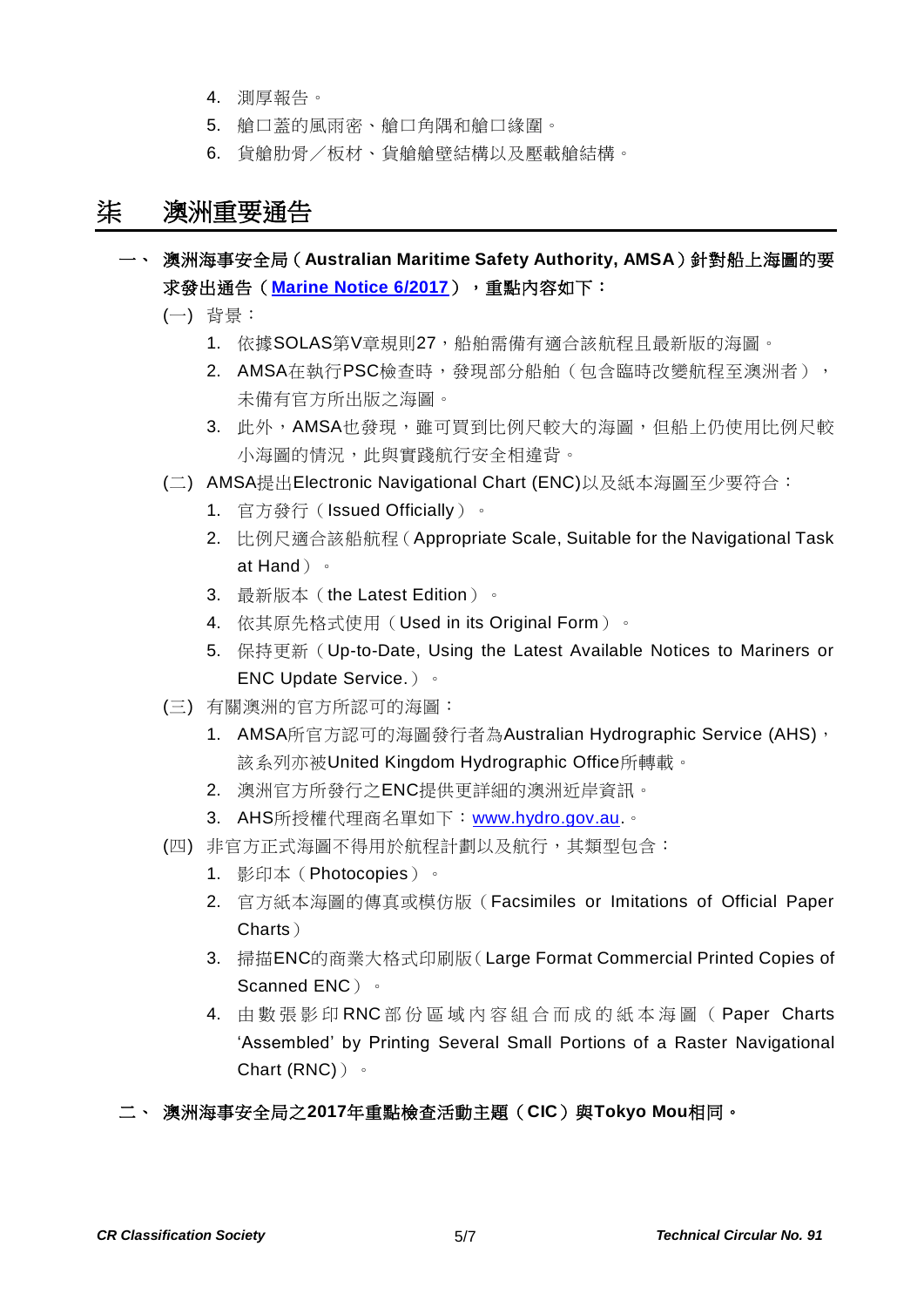#### 捌 **EU-MRV**

- 一、 歐盟**EU-MRV (Monitoring, Reporting, Verification)**法令將於**2018**年**1**月**1**日開始要 求船公司監測船舶CO2排放量,該法令重點內容摘要如下:
	- (一) 法源:歐盟法令[EU 2015/757](http://eur-lex.europa.eu/legal-content/EN/TXT/?uri=celex%3A32015R0757)暨其修正案 ([1](http://eur-lex.europa.eu/legal-content/EN/TXT/?uri=uriserv:OJ.L_.2016.299.01.0001.01.ENG)、[2](http://eur-lex.europa.eu/legal-content/EN/TXT/?uri=celex:32016R1928)、[3](http://eur-lex.europa.eu/legal-content/EN/TXT/?uri=celex:32016R2071)、[4](http://eur-lex.europa.eu/legal-content/EN/TXT/?uri=uriserv:OJ.L_.2016.320.01.0005.01.ENG)) 。
	- (二) 適用對象:總噸位大於5,000(Above 5,000GT)、並且到訪歐洲港口之船舶。
	- (三) 規定時程表:
		- 1. 2017年8月31日前(或第一次到訪的EU港口的兩個月內):公司(Company) 須提供Monitoring Plan (MP), 載明該船監測CO<sub>2</sub>排放量的方式並提交給驗 證者(Verifier)進行驗證。
		- 2. 2018年1月1日起:船舶開始依據MP監測每年之CO2排放量。
		- 3. 2019年4月30日前:Company要提交船舶前一年之CO<sub>2</sub>排放報告(Emission Report, ER)給Verifier進行驗證,並將經Verifier驗證後的ER提交給歐盟。
		- 4. 2019年6月30日前:船上要備有Verifier驗證完ER所核發之Document of Compliance (DOC), 效期18個月,確認該船符合規定。
		- 5. 每年重複2.至4.的步驟,持續監測該船每年之CO2排放量(如下圖所示)。
	- (四) 補充:
		- 1. 「EU-MRV」與「IMO燃料消耗收集數據」規定之差異整理[如附件。](http://www.crclass.org/chinese/download/ti-tc/91/8-1%20EU-MRV%20vs.%20IMO%20Data%20Collection%20System.pdf)
		- 2. 「IMO燃料消耗收集數據」的相關內容請參考第89[期技術通報。](http://www.crclass.org/chinese/download/ti-tc/89/89.pdf)



## 玖 美國海岸巡防隊(**USCG**)動態

#### 一、 有關壓艙水系統型式認可:

- (一) USCG公告第四家獲得壓艙水系統型式認可證書(Ballast Water Management System Type Approval Certificate)廠商,內容詳各證書(按字母順序排列): [Alfa Laval](http://www.crclass.org/chinese/download/ti-tc/91/9-1%20162.060.2.0_Alfa%20Laval%20Redacted.pdf)、[OceanSaver](http://www.crclass.org/chinese/download/ti-tc/91/9-2%20162.060.3.1_OceanSaver%20Redacted.pdf)、[Optimarin](http://www.crclass.org/chinese/download/ti-tc/91/9-3%20162.060.1.0_Optimarin%20Redacted.pdf)、[Sunrui](http://www.crclass.org/chinese/download/ti-tc/91/9-4%20Sunrui.pdf)。
- (二) 根據[USCG](http://www.crclass.org/chinese/download/ti-tc/91/9-5%20BWMS_Approval_Status.pdf)資訊,另有兩家廠商 (Ecochlor, Inc. (USA) 與 Erma First )的申請 案目前正審理中。